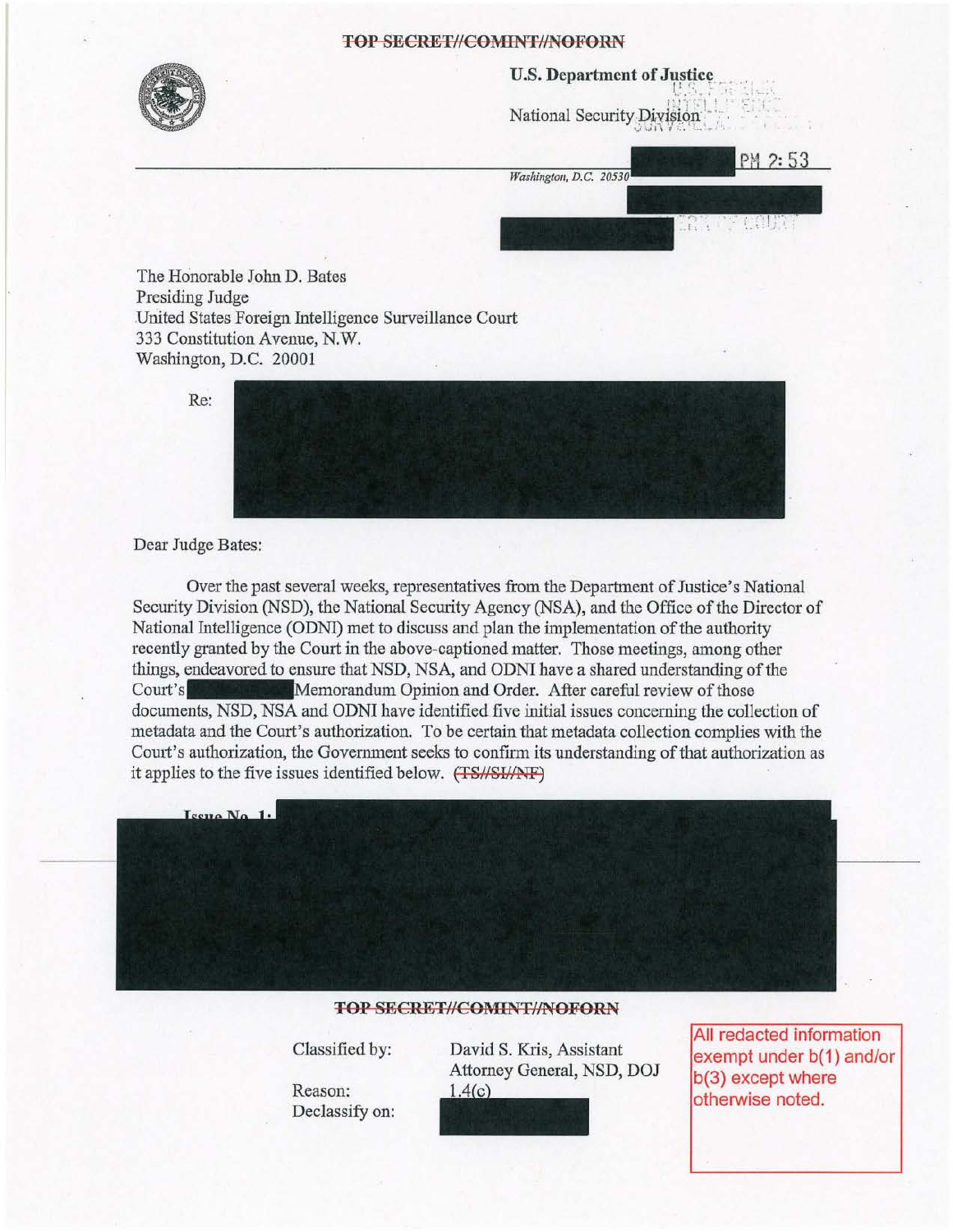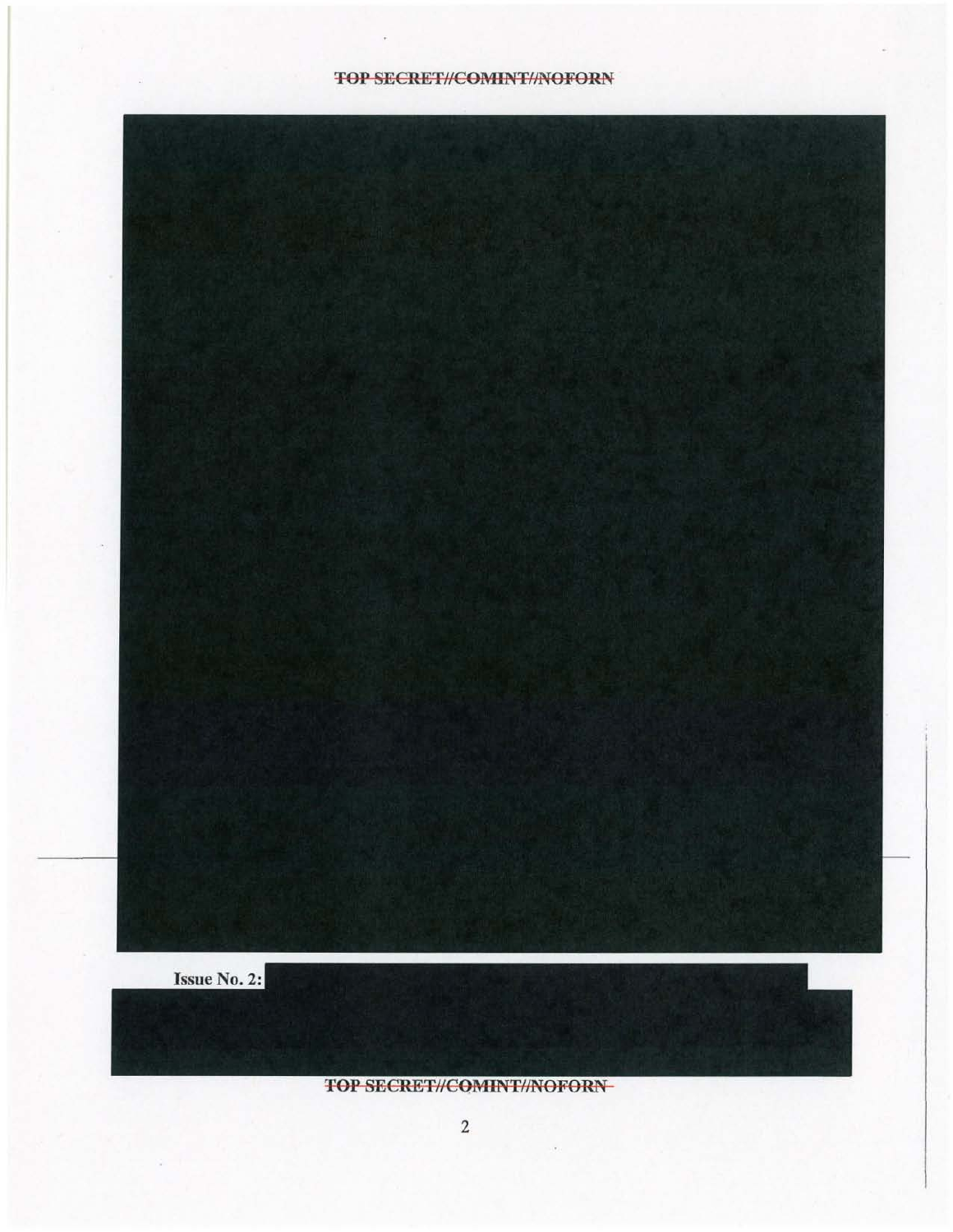### **TOP SECRET//COMINT//NOFORN**

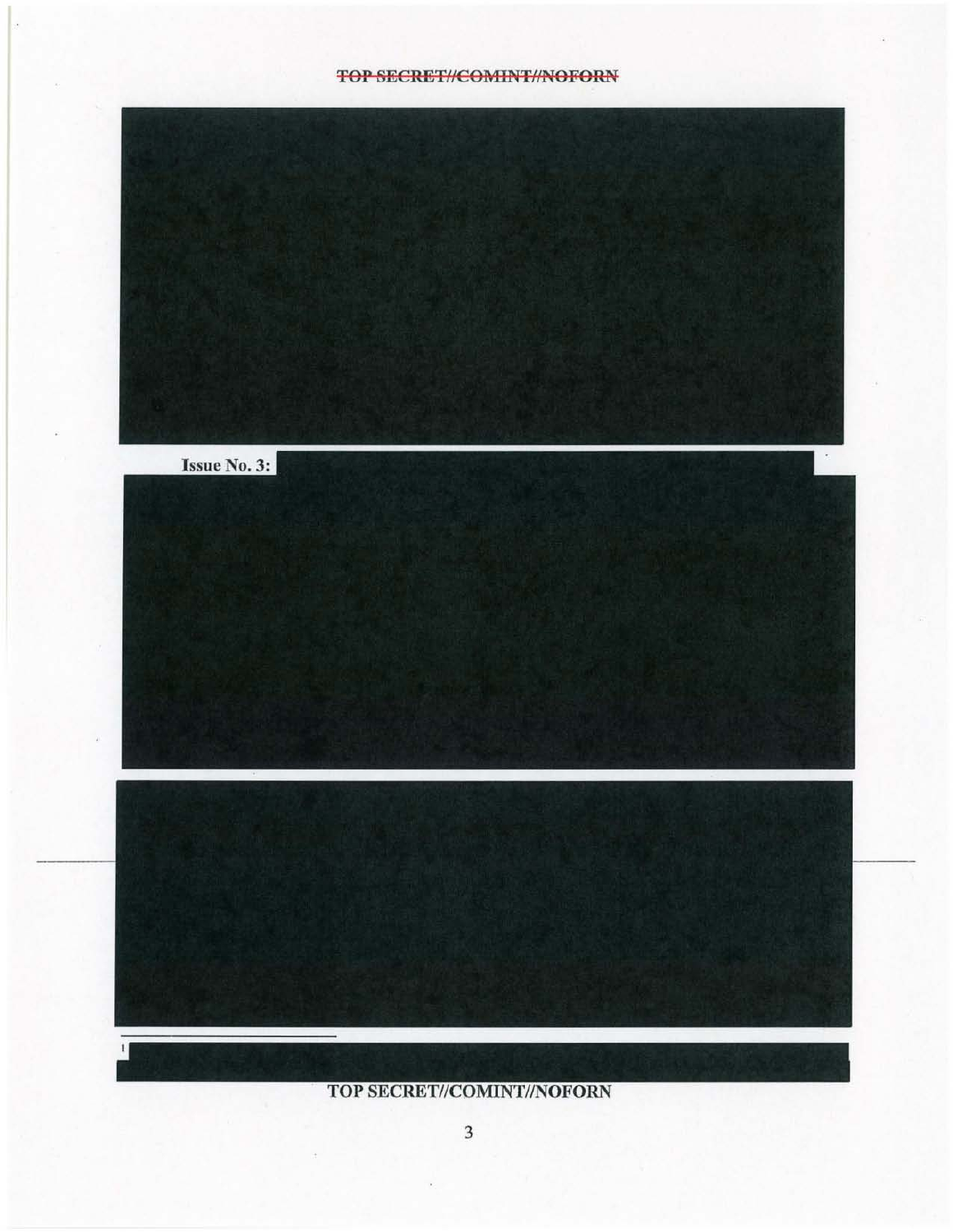## **TOP SECRET//COMINT//NOFORN**

| Issue No. 4: |  |  |
|--------------|--|--|
|              |  |  |
| Issue No. 5: |  |  |
|              |  |  |
|              |  |  |